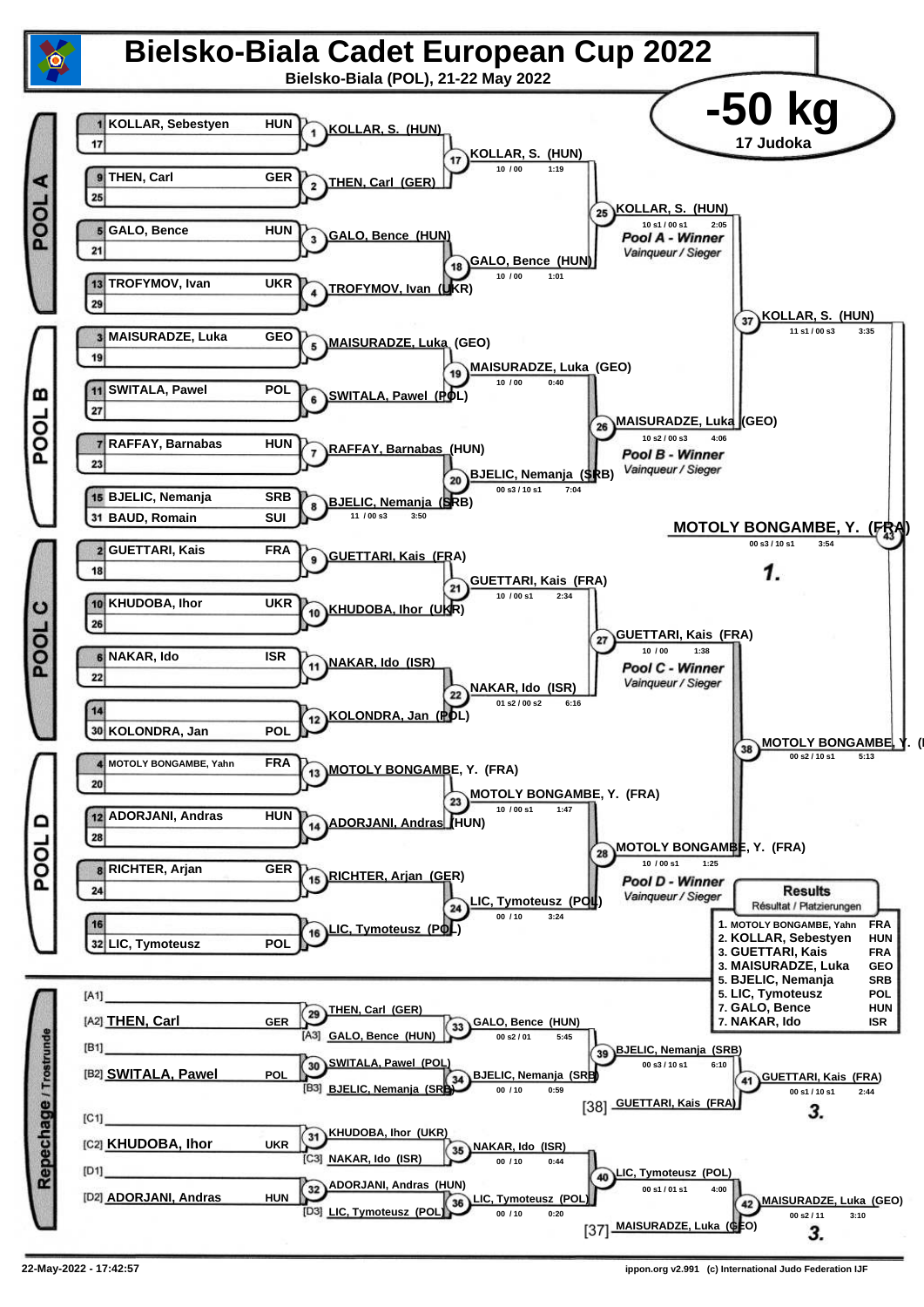

**<sup>22-</sup>May-2022 - 17:42:57 ippon.org v2.991 (c) International Judo Federation IJF**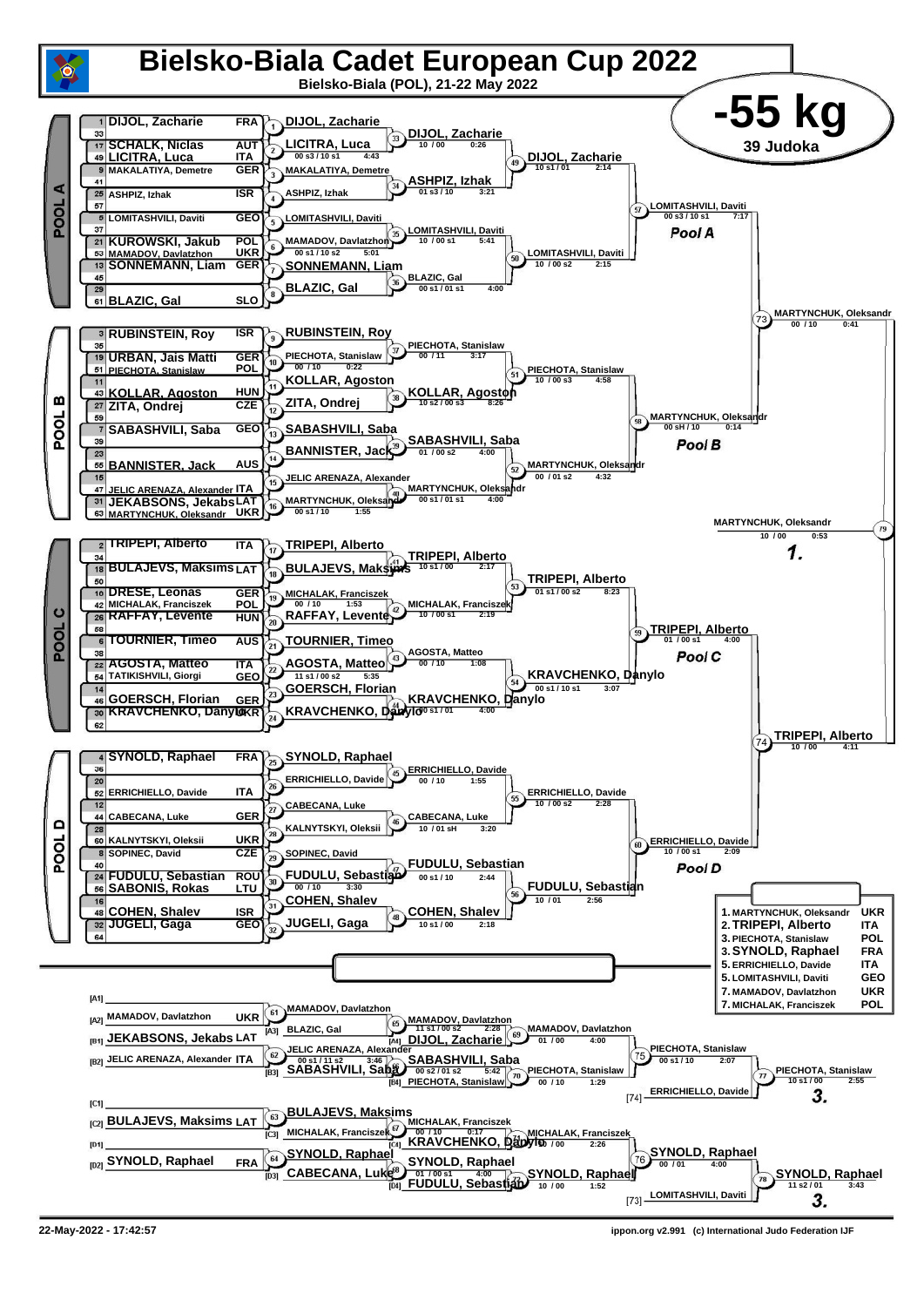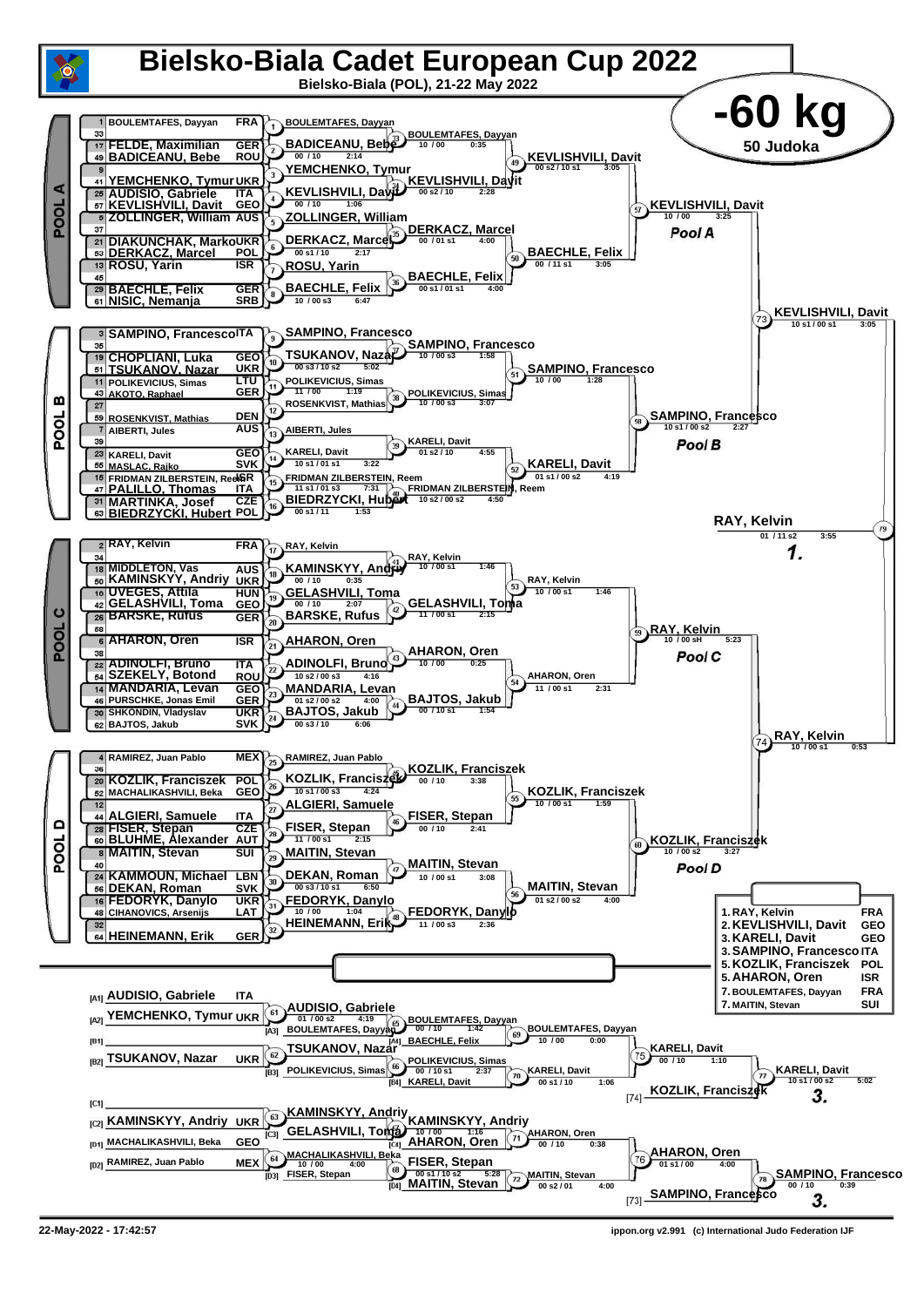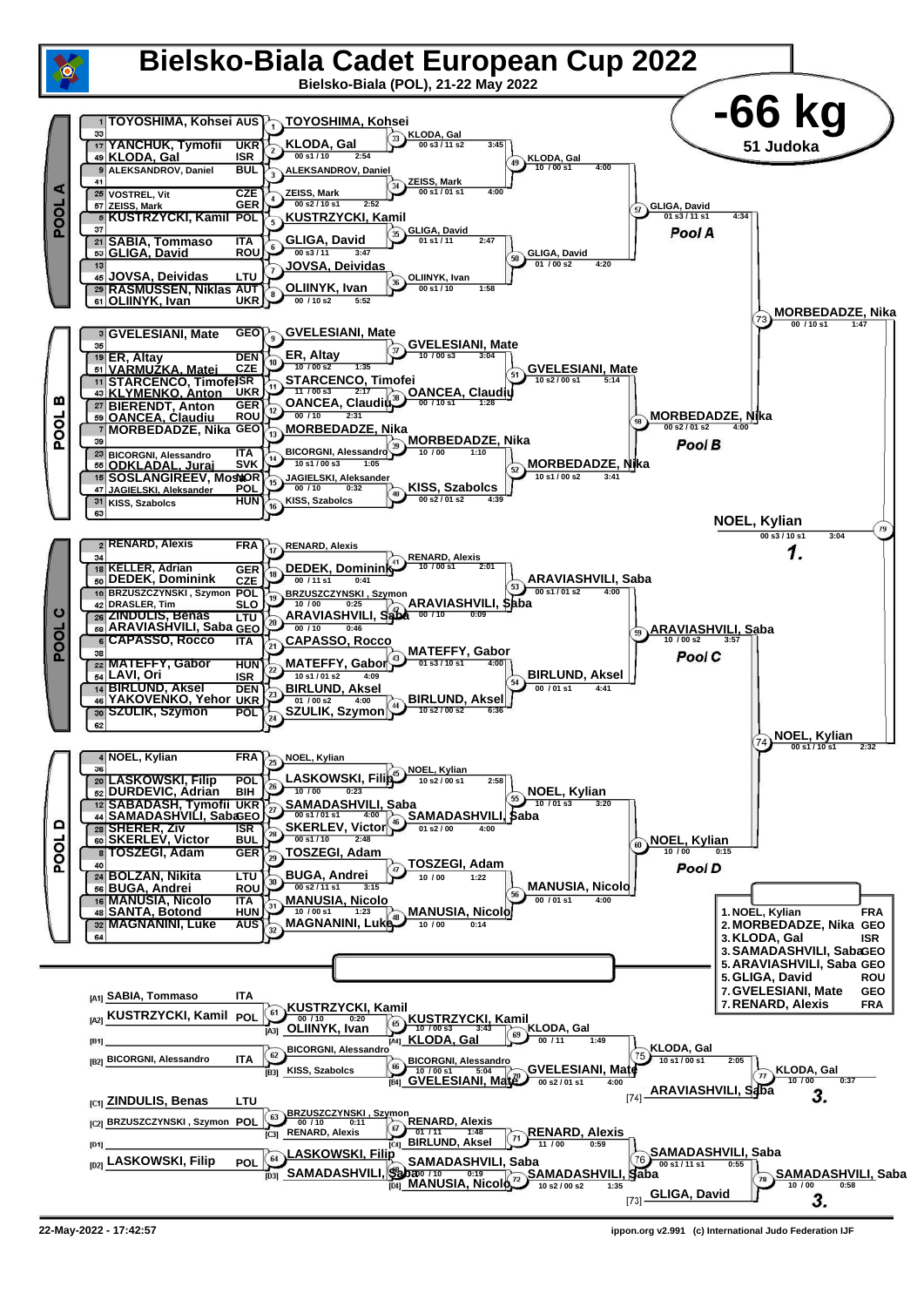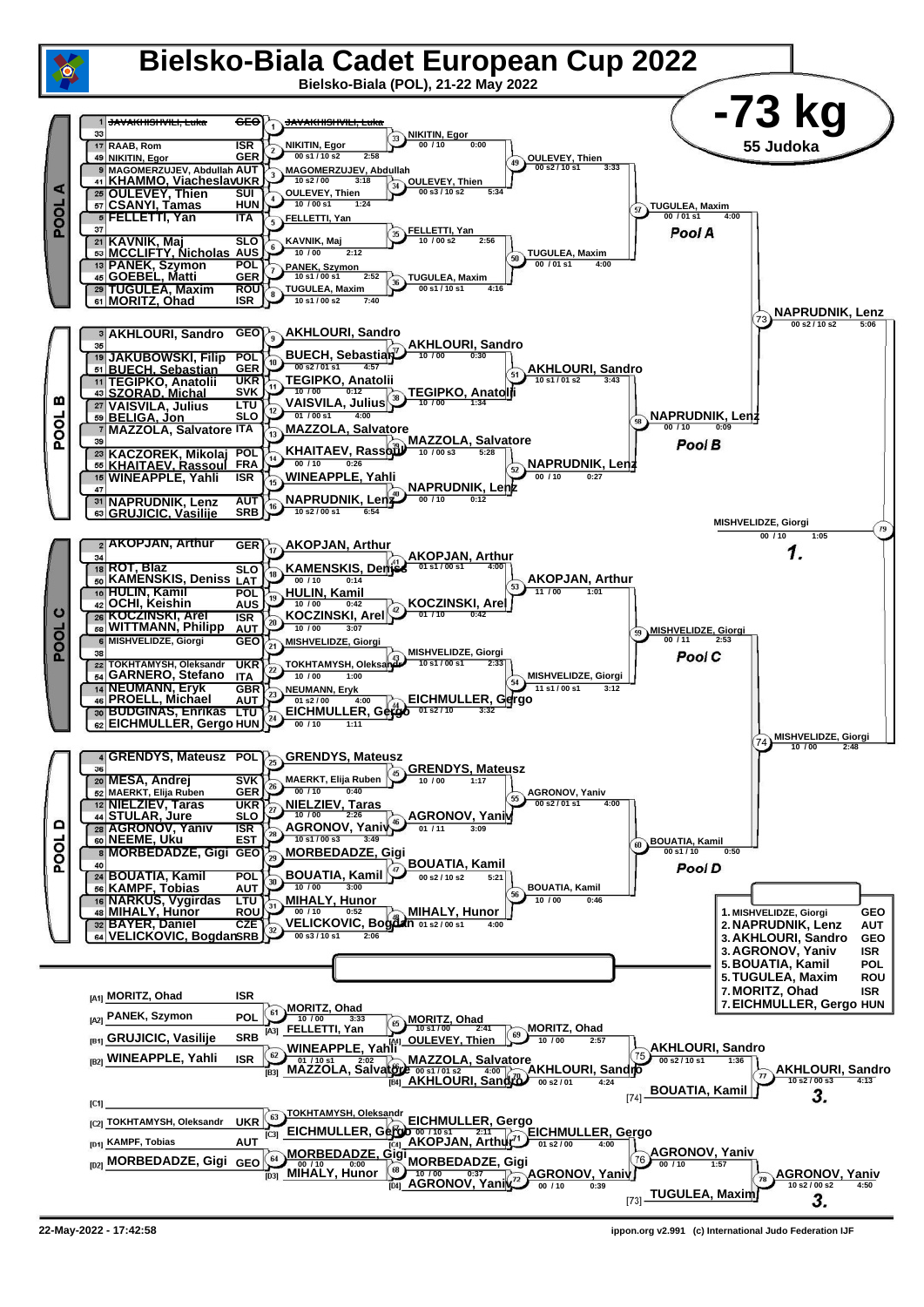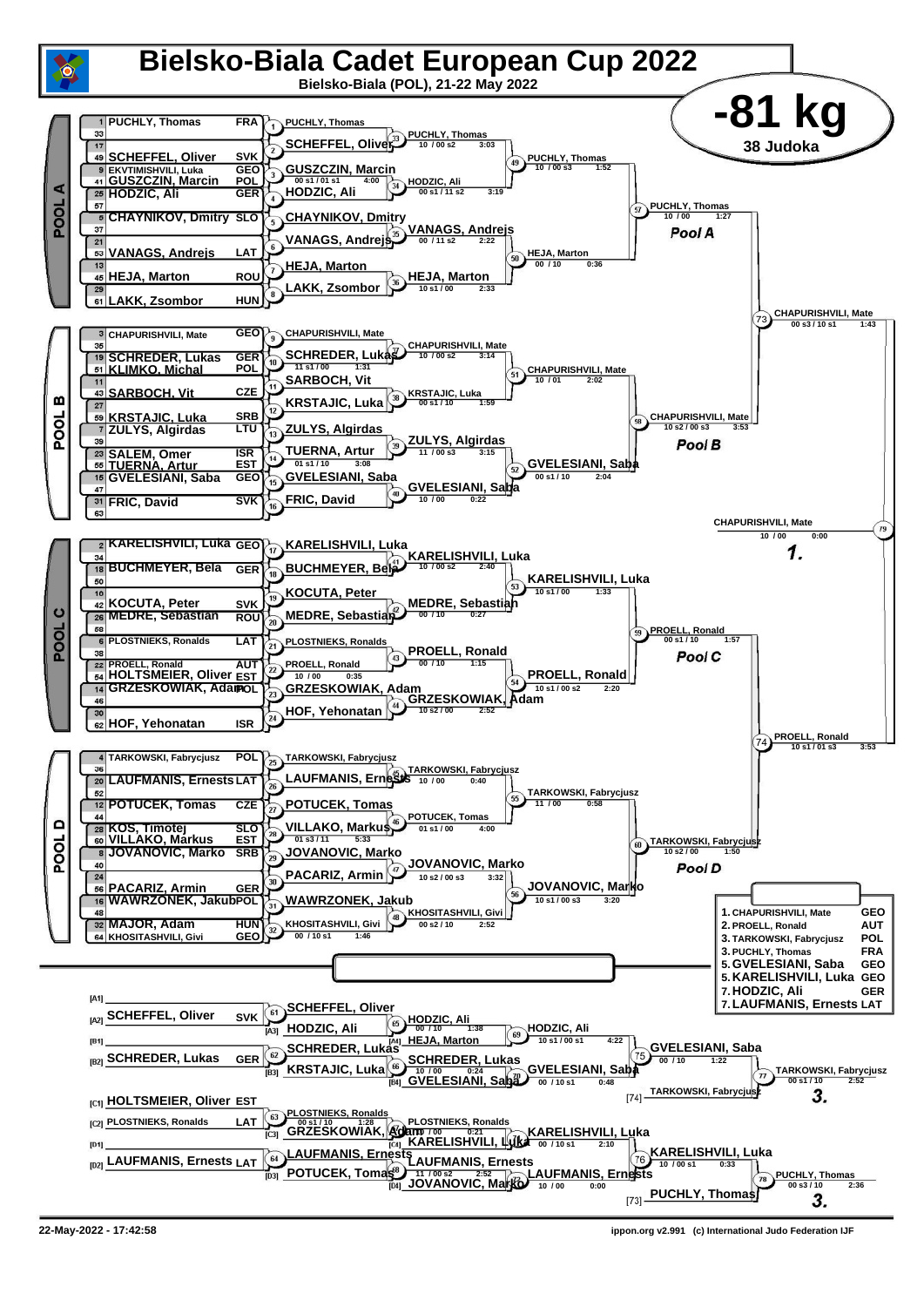![](_page_6_Figure_0.jpeg)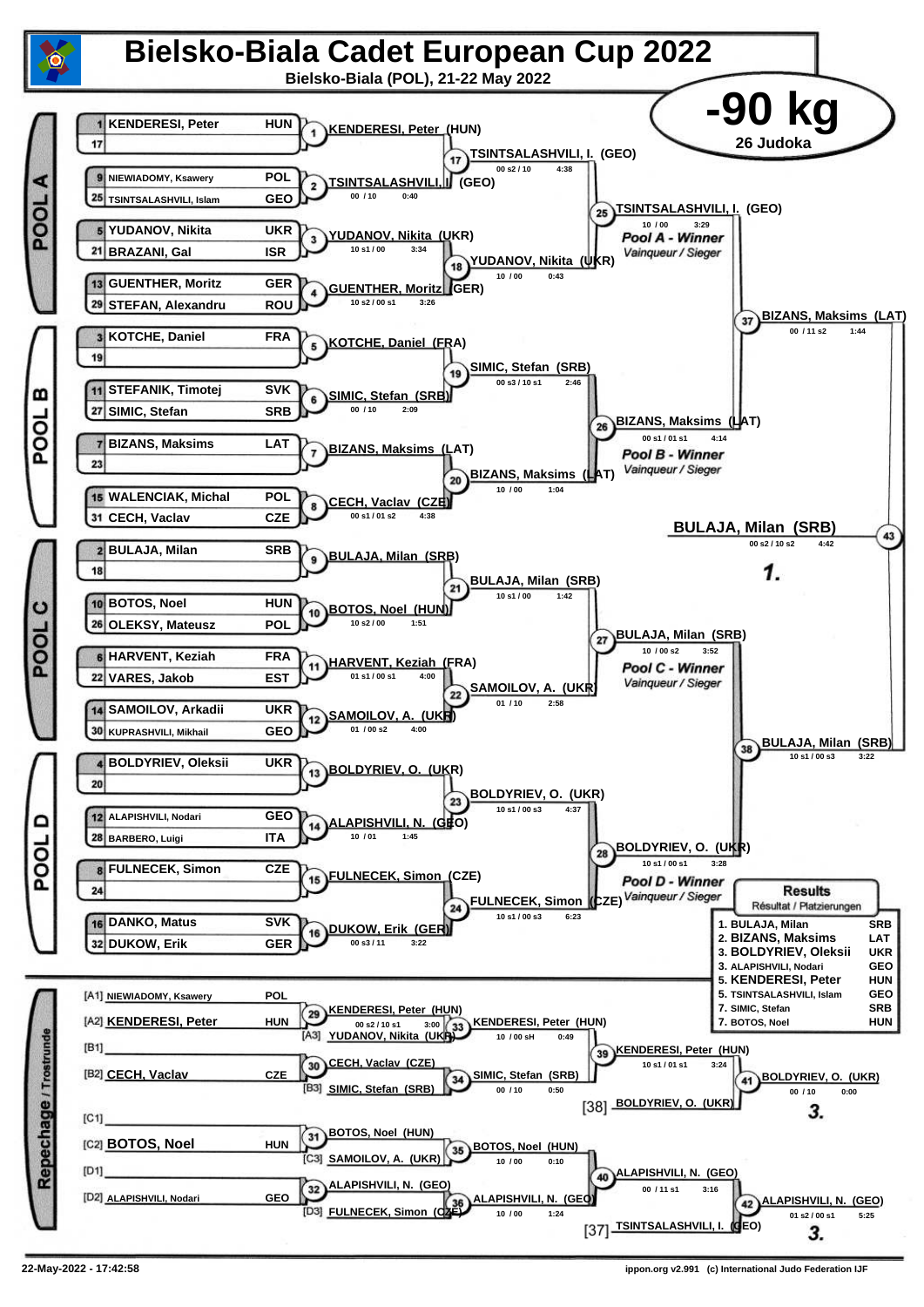![](_page_7_Figure_0.jpeg)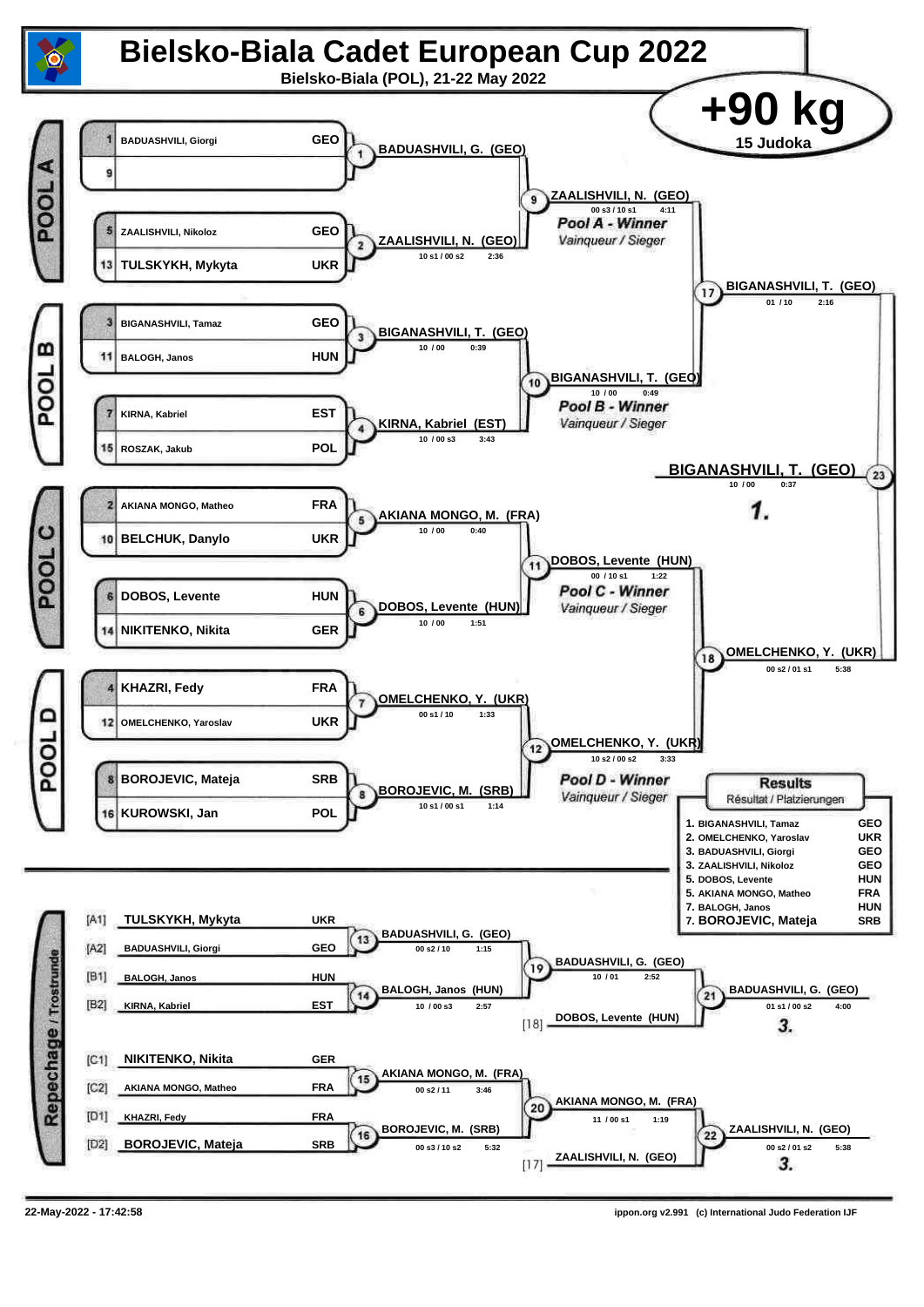![](_page_8_Picture_0.jpeg)

![](_page_8_Picture_2.jpeg)

|  |   |                         |            |      |      |      |      | э |      |  |  |
|--|---|-------------------------|------------|------|------|------|------|---|------|--|--|
|  |   | <b>PROLIC, Natalija</b> | <b>SRB</b> |      |      | (10) | (10) |   | (20) |  |  |
|  |   | <b>AUER, Nina</b>       | <b>AUT</b> | (10) |      | (10) |      |   | (20) |  |  |
|  | ٠ | MIELIESHKOVA, Viola     | <b>UKR</b> | U    |      |      | (10) |   | (10) |  |  |
|  | Δ | <b>VEILLARD, Melody</b> | <b>SUI</b> |      | (10) |      |      |   | (10) |  |  |
|  | 5 | DE BOUARD, Jehanne      | <b>FRA</b> | (10) | (10) | (10) | (10) |   | (40) |  |  |

![](_page_8_Figure_4.jpeg)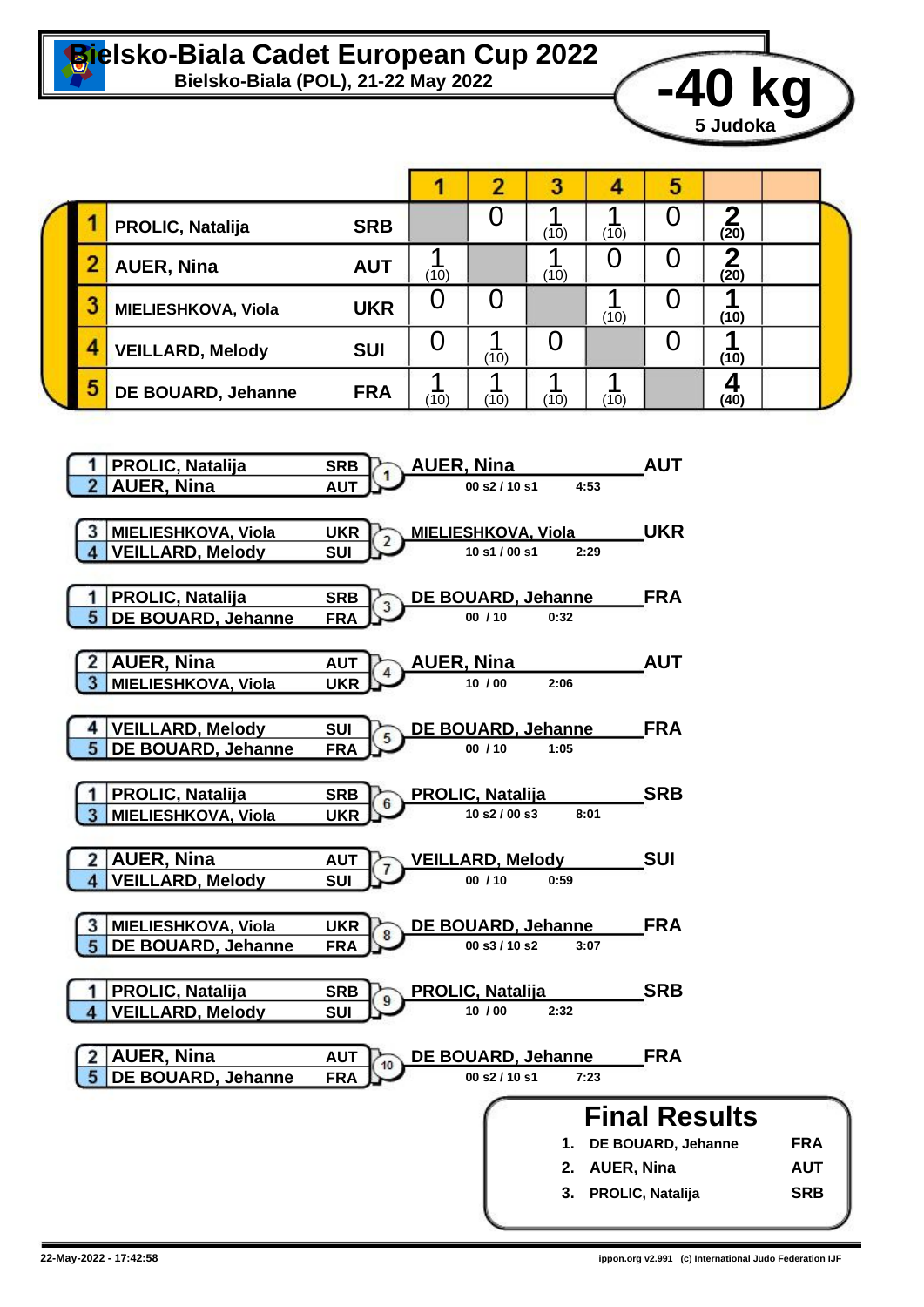![](_page_9_Figure_0.jpeg)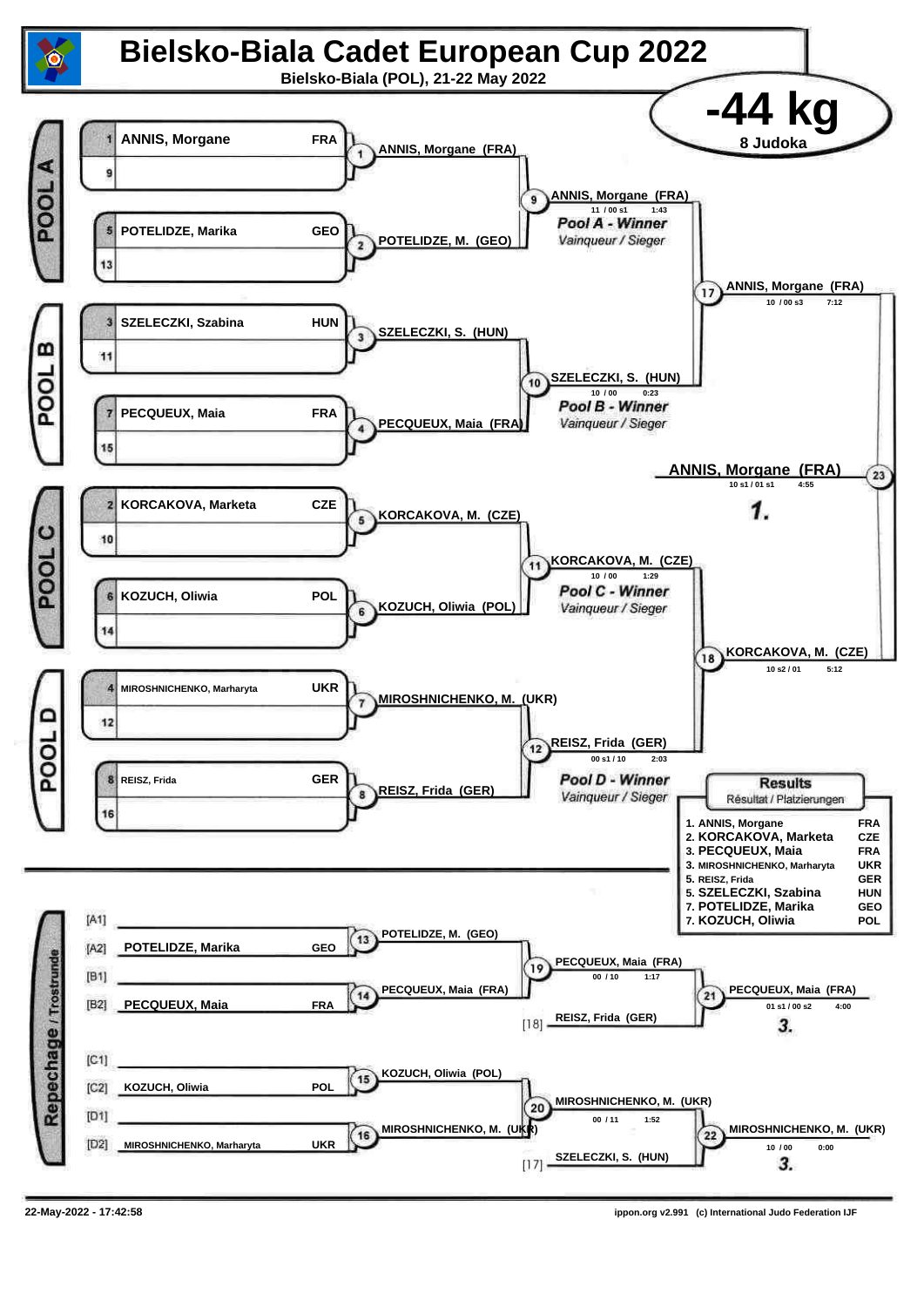![](_page_10_Figure_0.jpeg)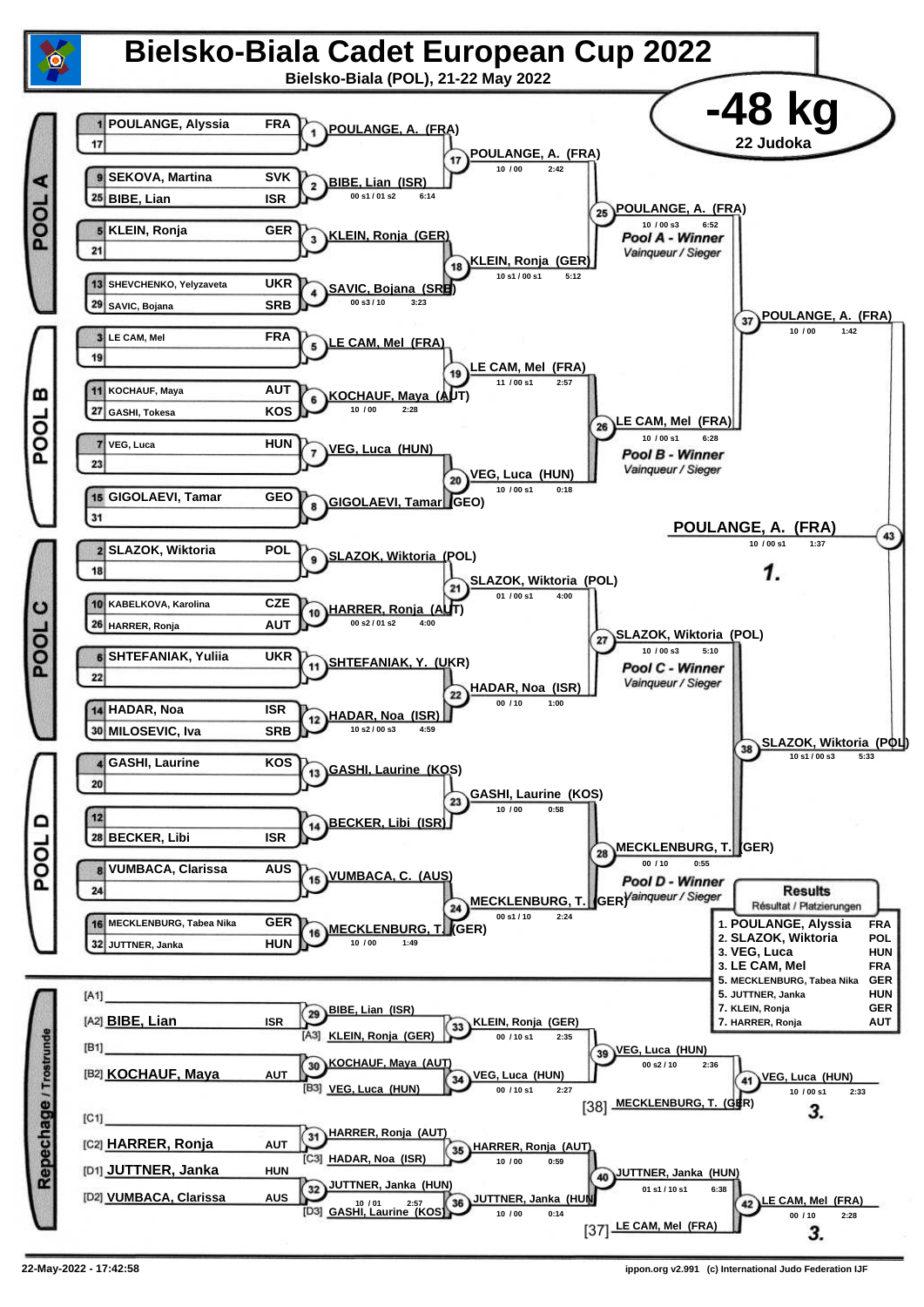![](_page_11_Figure_0.jpeg)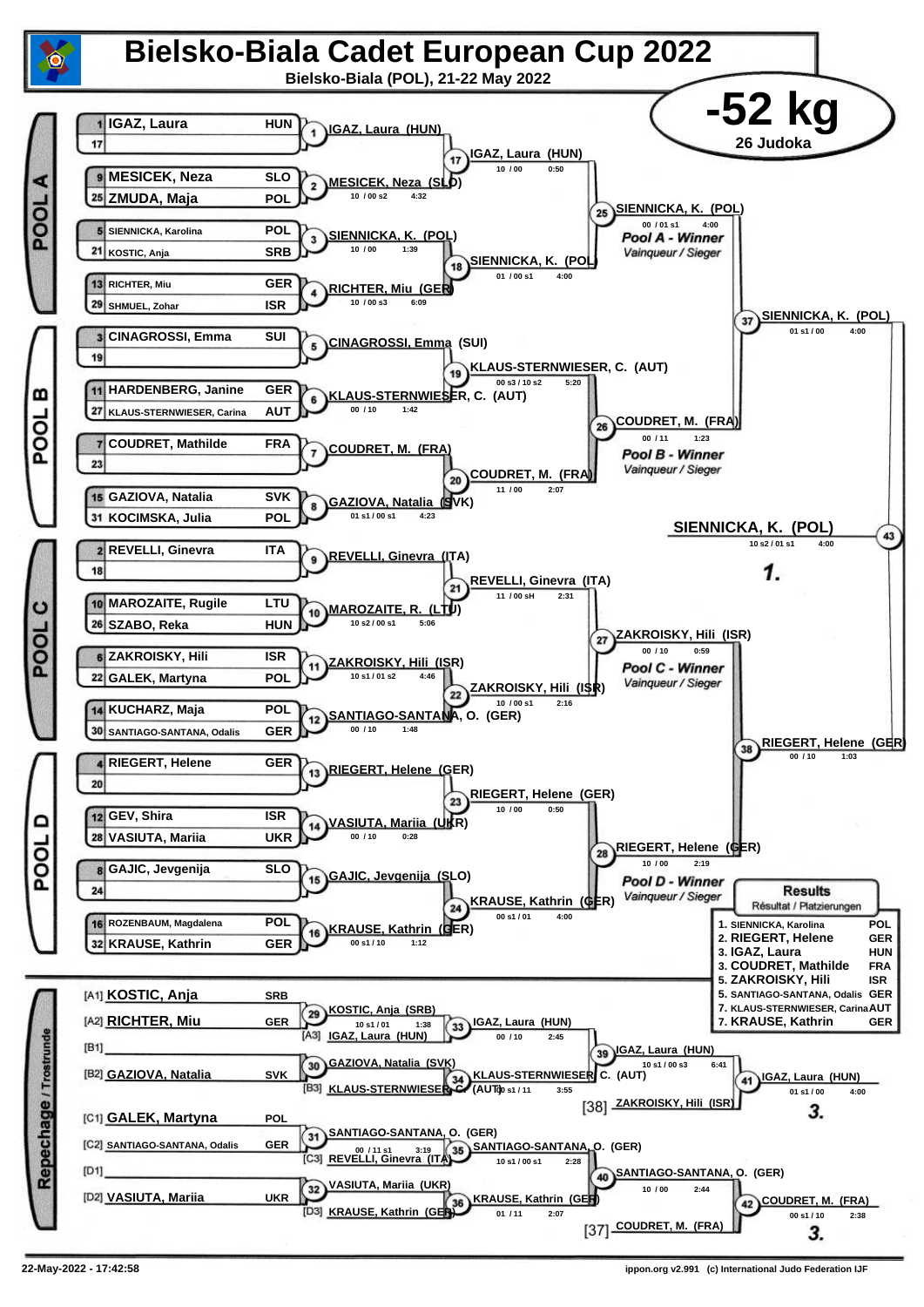![](_page_12_Figure_0.jpeg)

**<sup>22-</sup>May-2022 - 17:42:58 ippon.org v2.991 (c) International Judo Federation IJF**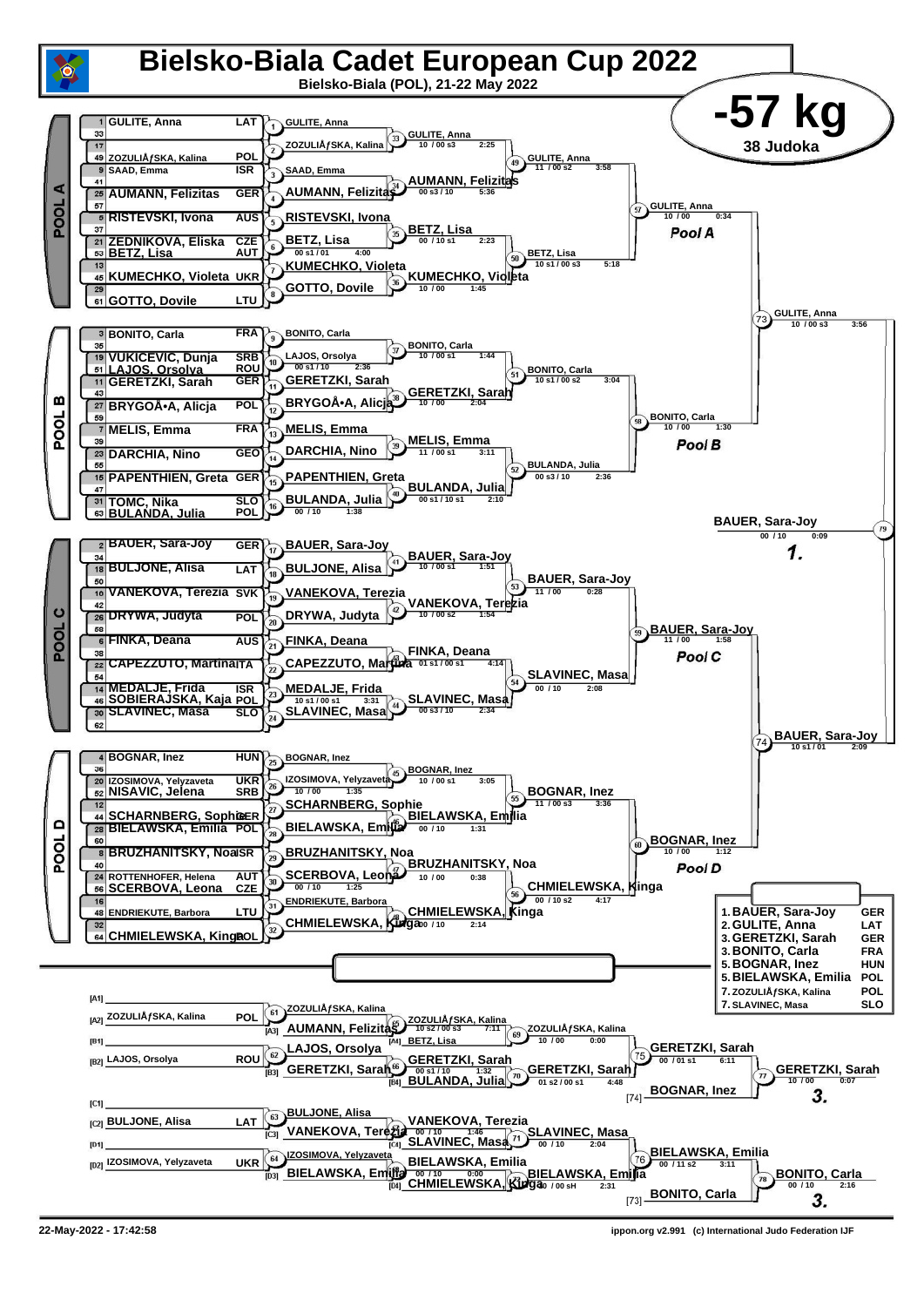![](_page_13_Figure_0.jpeg)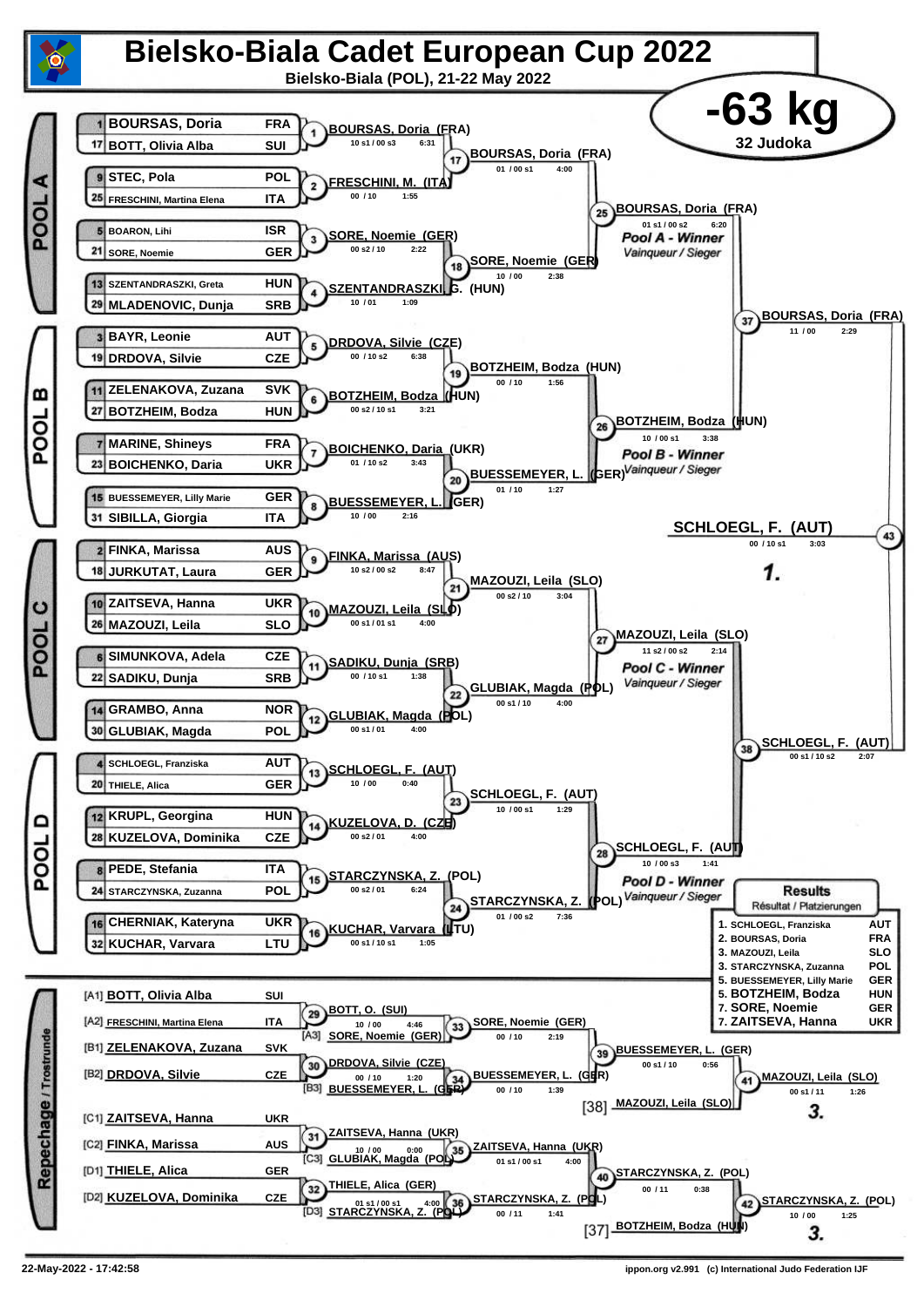![](_page_14_Figure_0.jpeg)